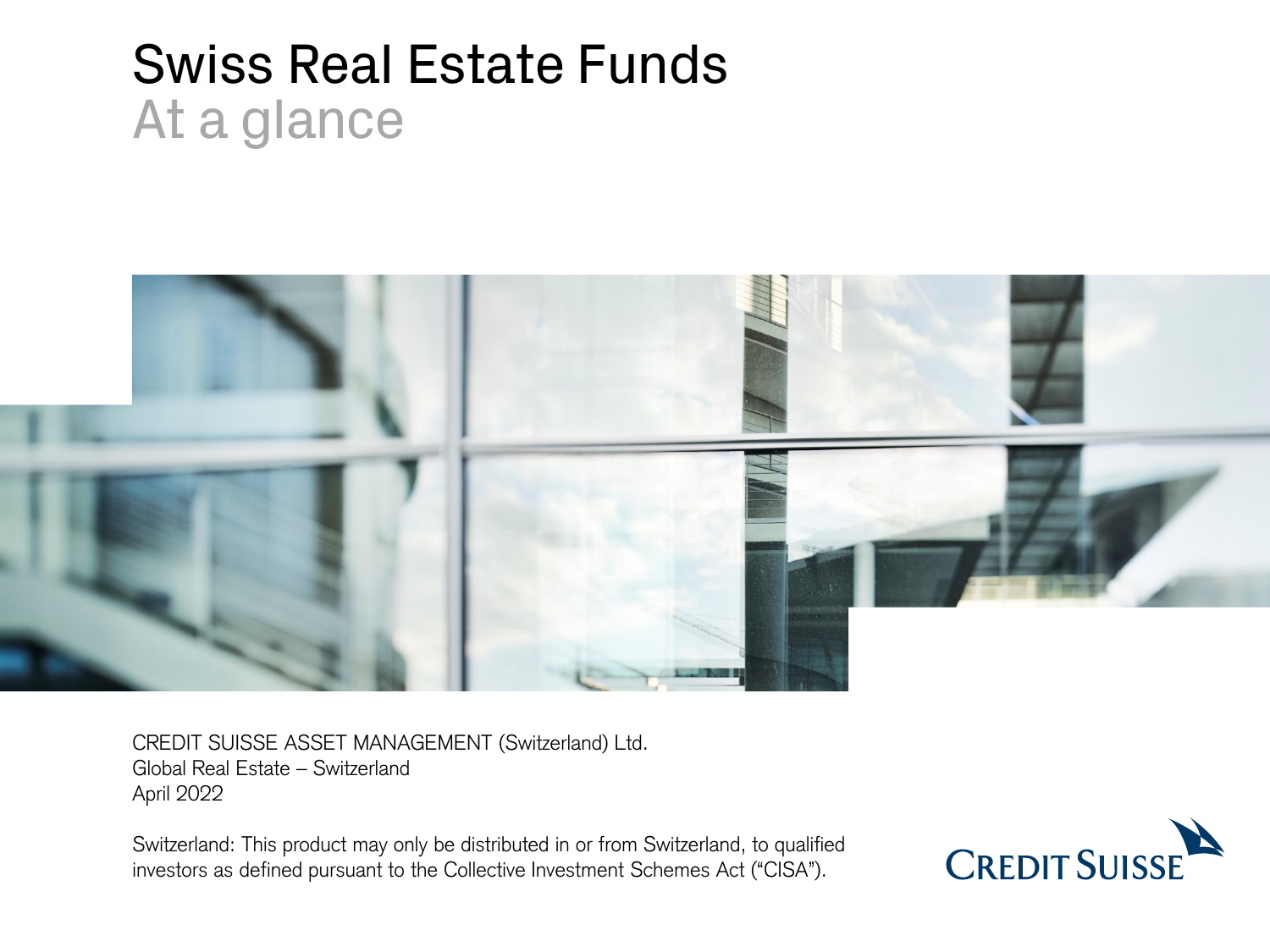#### Agios and Disagio of the Swiss Real Estate Funds Average of listed funds<sup>1</sup>: 31.7%



Sources: Credit Suisse Asset Management (Switzerland) Ltd., Datastream, last annual or semi-annual report of the funds Last data point: 30.04.2022

1 If the other funds CS 1a Immo PK and CS REF International are included, the weighted agio is 28.8%.

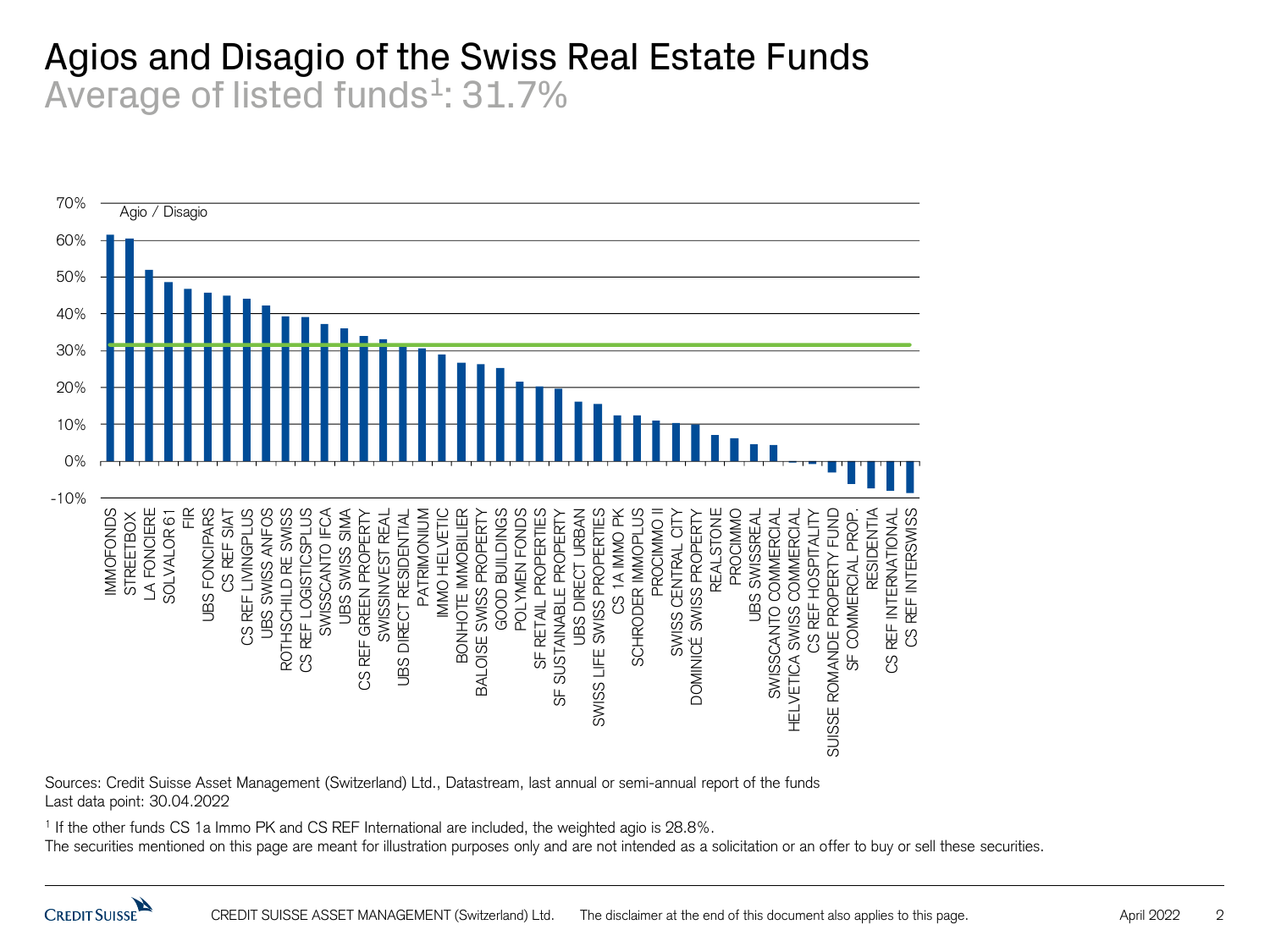#### Agios and Disagio of the Swiss Real Estate funds Month-on-month and year-to-date change



Sources: Credit Suisse Asset Management (Switzerland) Ltd., Datastream, last annual or semi-annual report of the funds Last data point: 30.04.2022

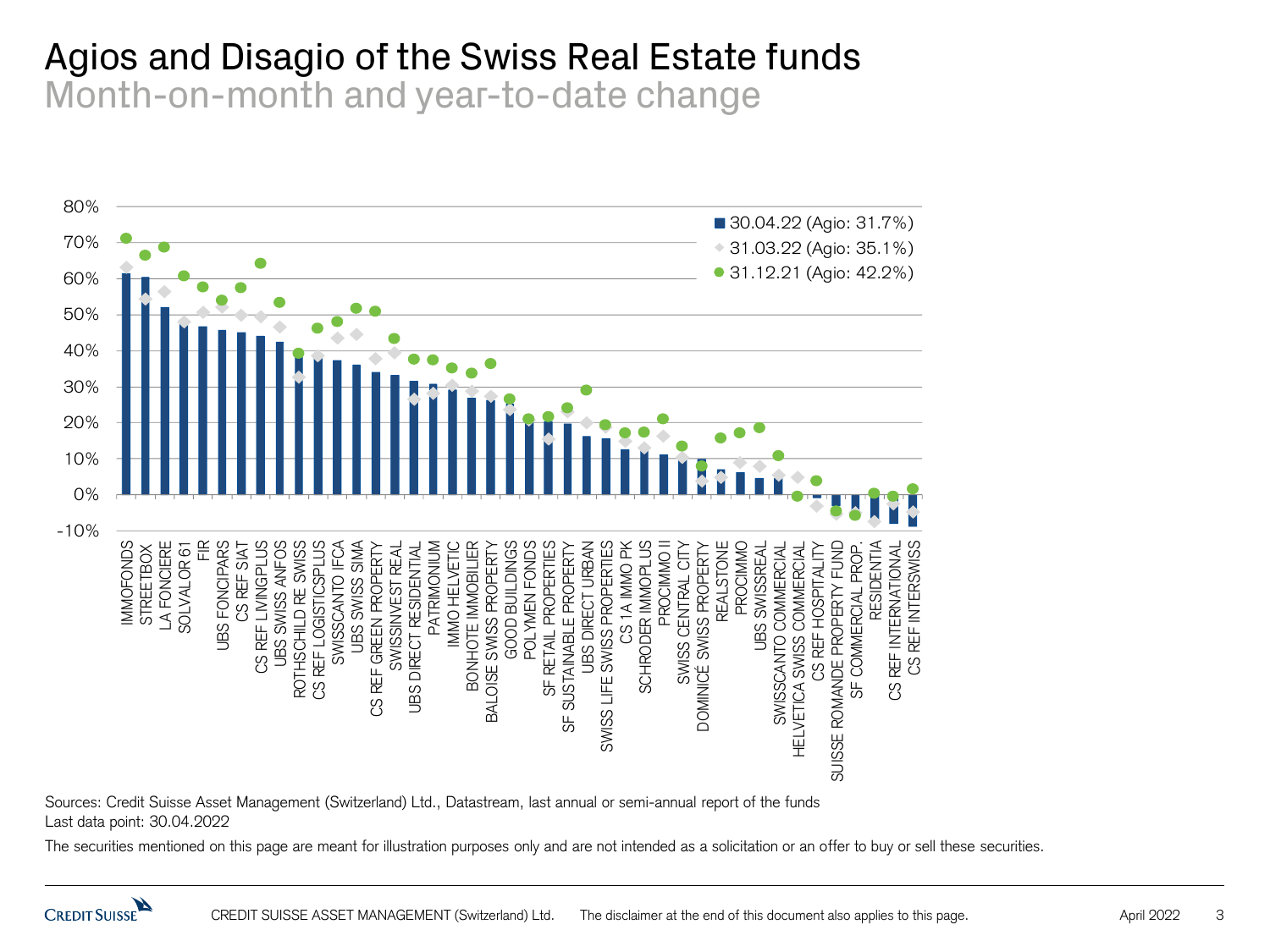#### Agios and Disagio of the Swiss Real Estate funds Close link between Agios and longterm interest rates



Sources: Credit Suisse Asset Management (Switzerland) Ltd., Datastream, last annual or semi-annual report of the funds Last data point: 30.04.2022

The graphic shows the link between longterm interest rates (horizontal axis) and the average Agio/Disagio since 1990 at the end of each quarter. Basically the following rule applies: The higher the interest rates, the lower the Agio/Disagio. Beside the link to interest rates there are other factors influencing the Agio/Disagio like demand sentiment, new products, tax advantages of products, etc.).

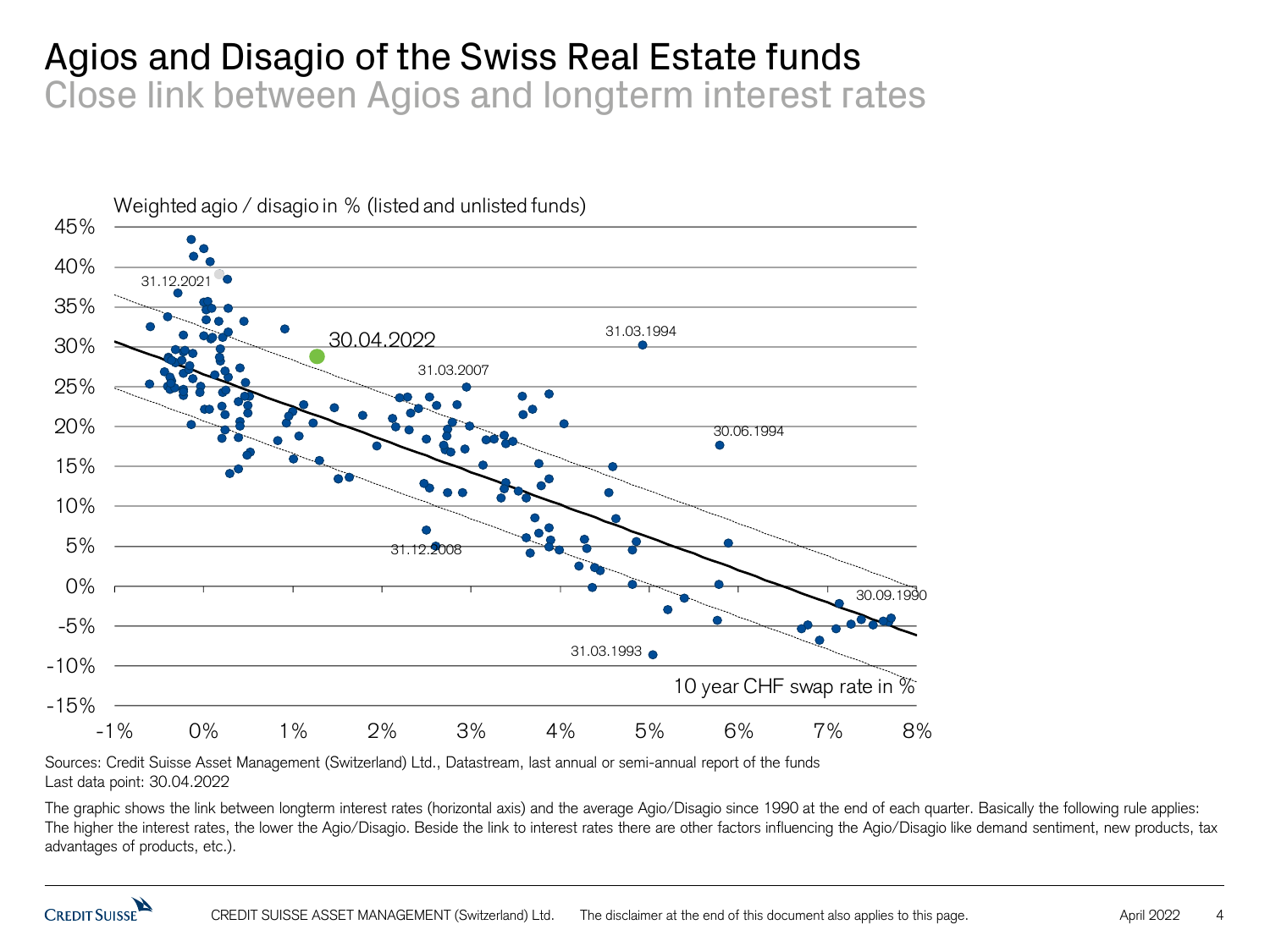#### Agios and Disagio of the Swiss Real Estate funds Development since 1990



Sources: Credit Suisse Asset Management (Switzerland) Ltd., Datastream, last annual or semi-annual report of the funds Last data point: 30.04.2022

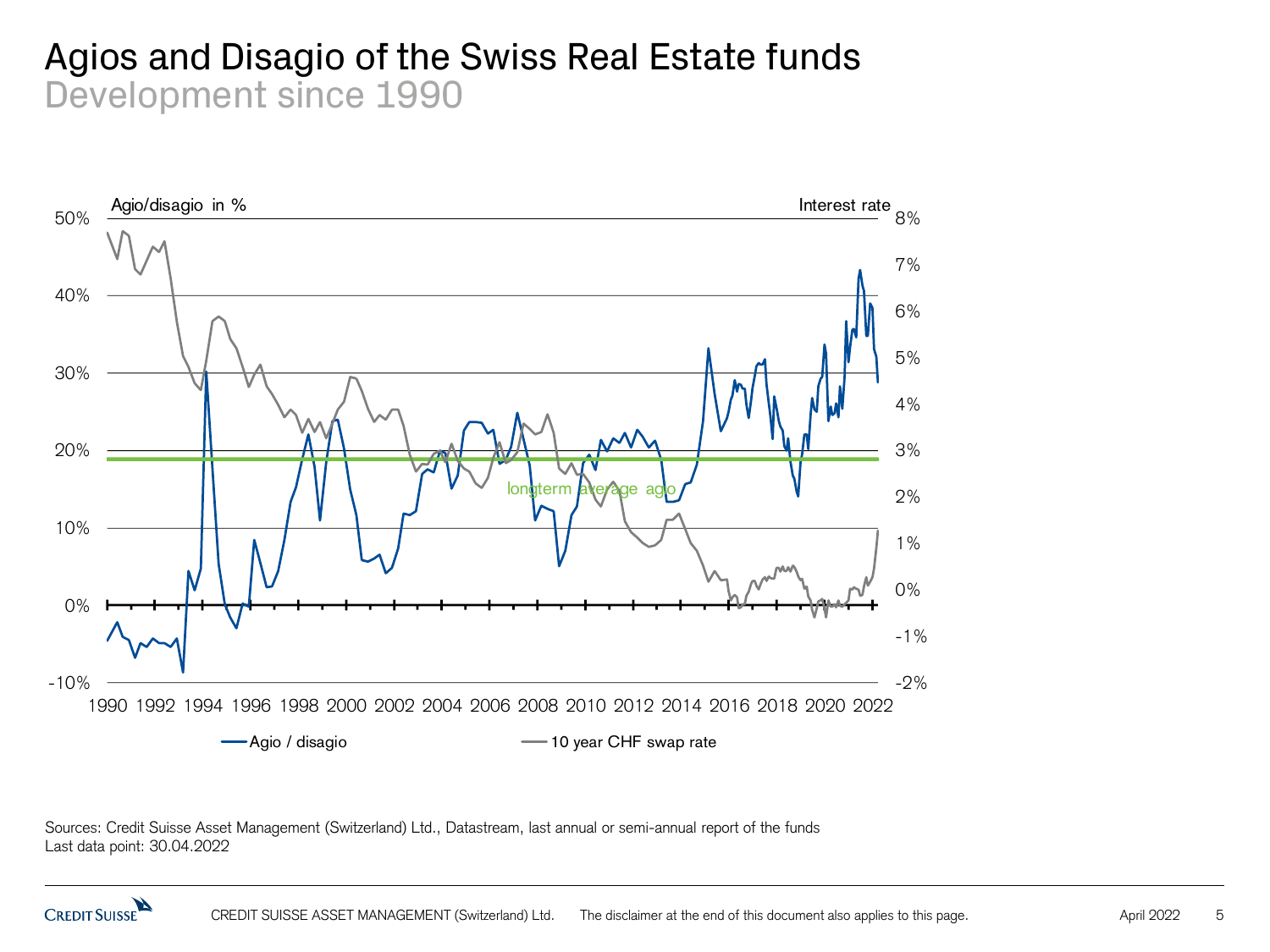#### Agio development since October 2008

Development of Commercial and Residential Real Estate Funds



Sources: Credit Suisse Asset Management (Switzerland) Ltd., Datastream, last annual or semi-annual report of the funds Last data point: 30.04.2022

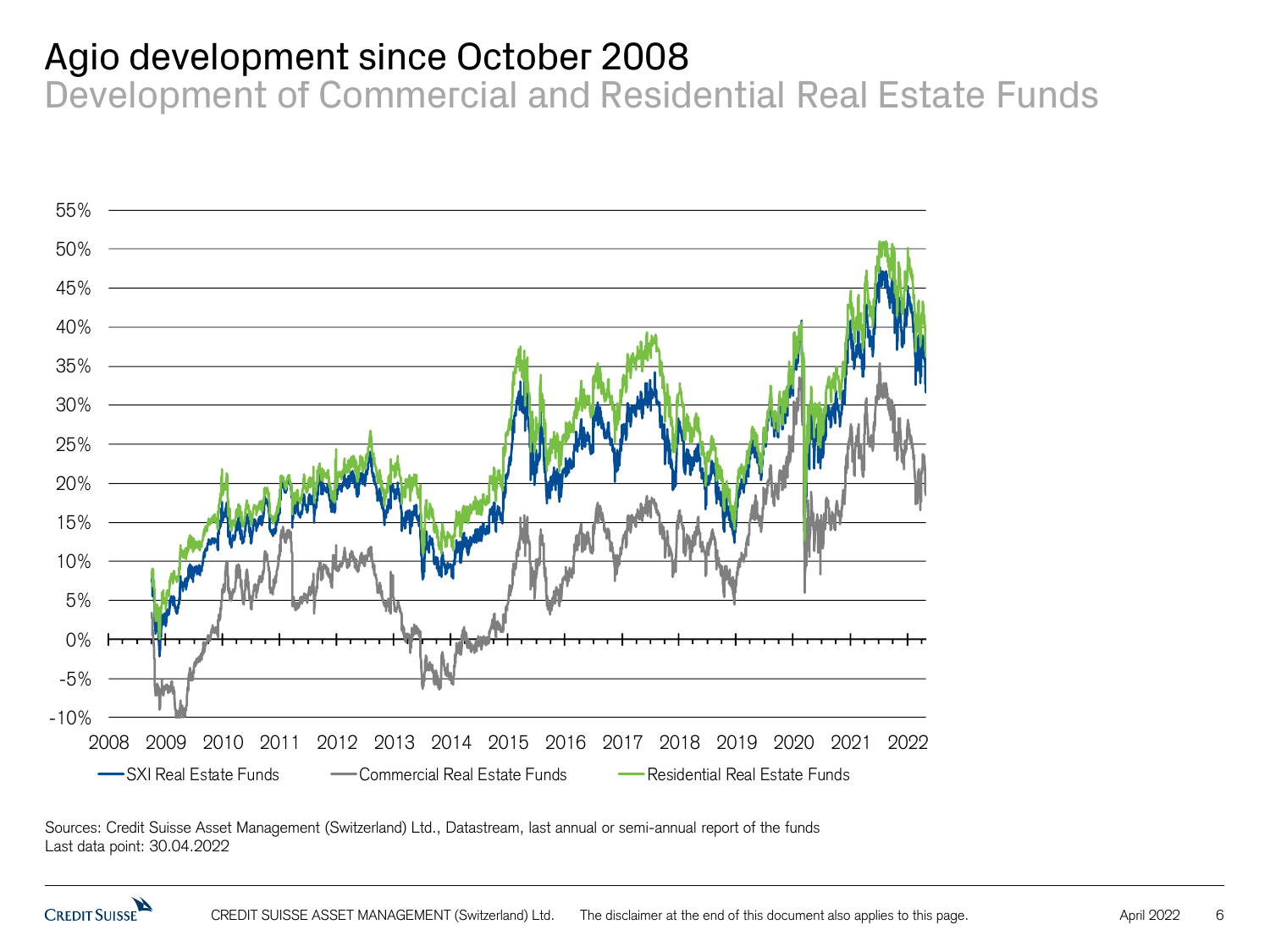#### Average monthly turnover of Swiss Real Estate funds Between May 2021 and April 2022 in mn CHF



Sources: Credit Suisse Asset Management (Switzerland) Ltd., Datastream Last data point: 30.04.2022

CS 1a Immo PK, CS REF International: OTC-trading.

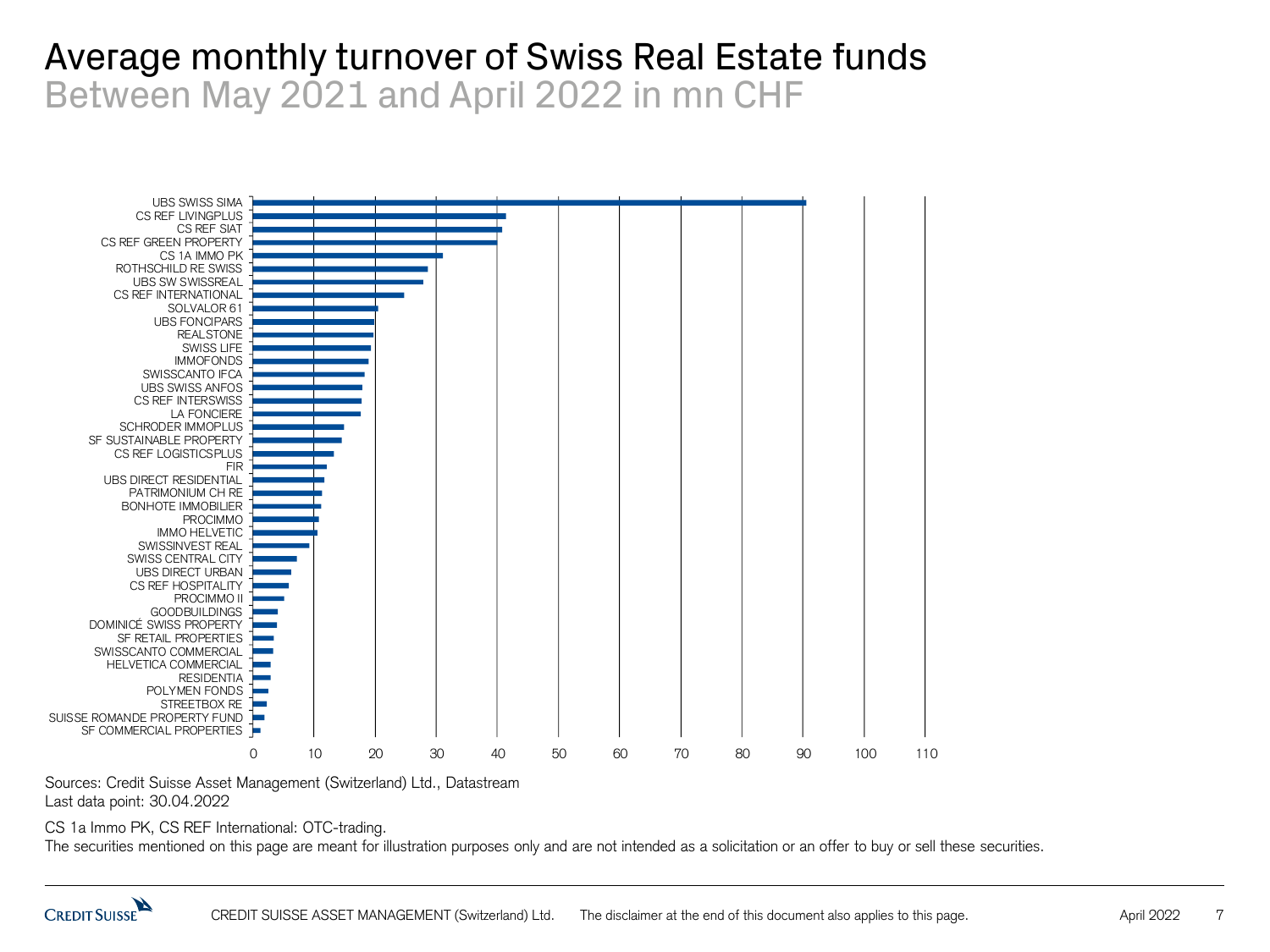#### Distribution yield of Swiss Real Estate funds

Distribution per share compared to the share price



Sources: Credit Suisse Asset Management (Switzerland) Ltd., Datastream, last annual report of the funds Last data point: 30.04.2022

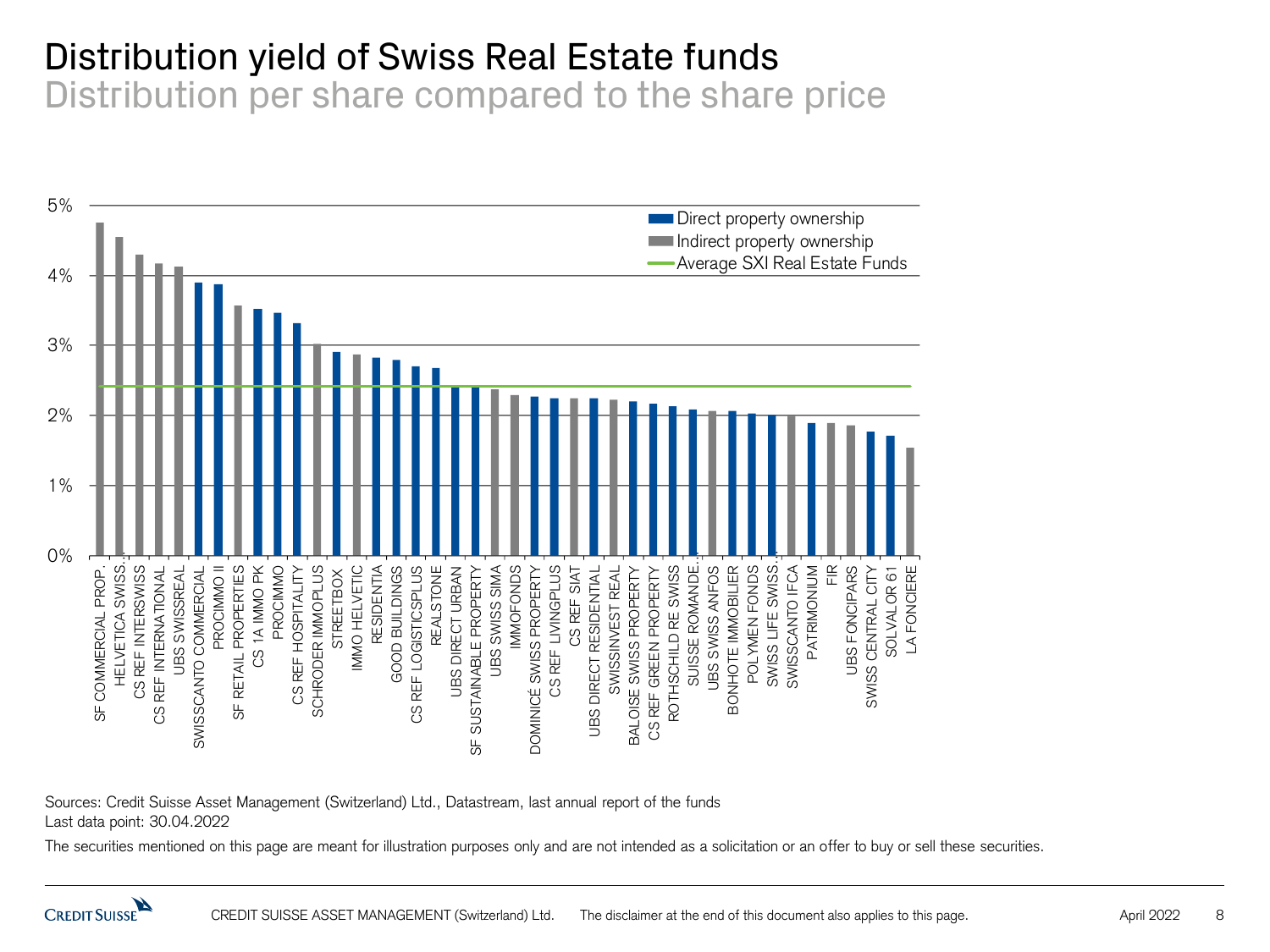## Distribution yield of Swiss Real Estate funds

Compared to 10 year Swiss government benchmark bond



Sources: Credit Suisse Asset Management (Switzerland) Ltd., Datastream, last annual report of the funds

Last data point: 30.04.2022

Historical performance indications and financial market scenarios are not reliable indicators of future performance.

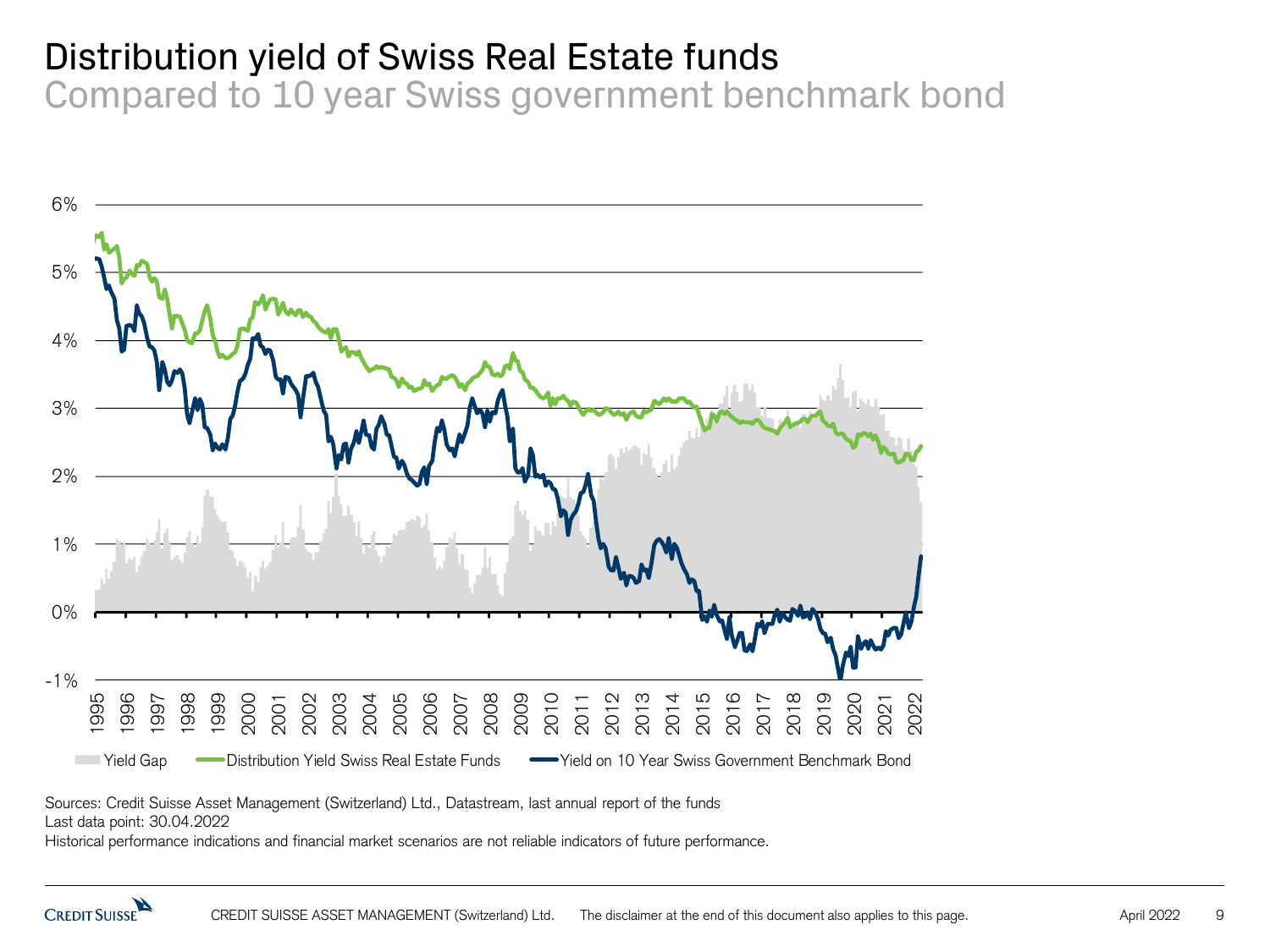#### Comparison of total expense ratios (TERREF GAV) Fund operating expenses of Swiss Real Estate funds



Source: Credit Suisse Asset Management (Switzerland) Ltd., last annual report of the funds Last data point: 30.04.2022

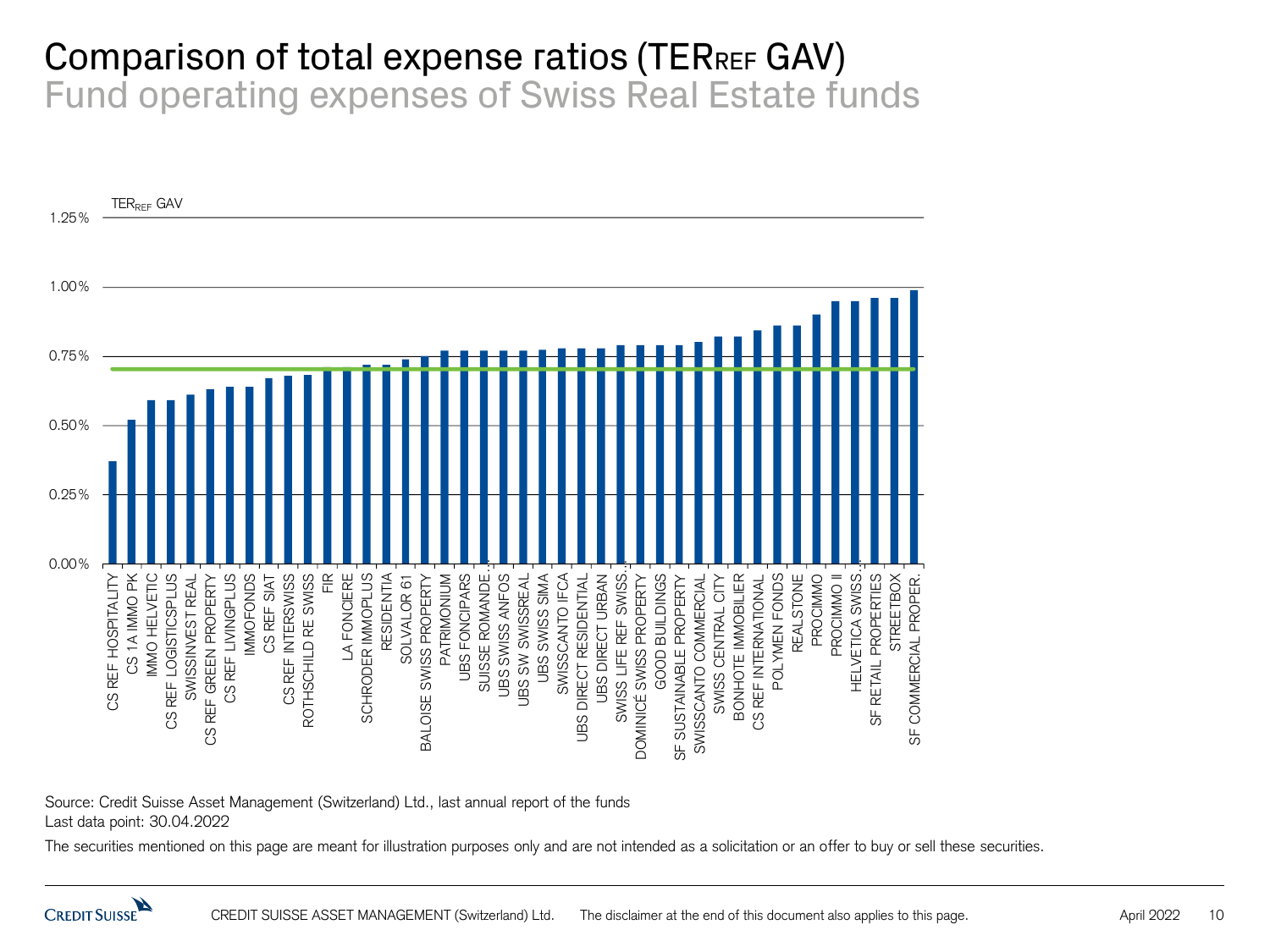#### Comparison of total expense ratios (TERREF MV) Fund operating expenses of Swiss Real Estate funds



Source: Credit Suisse Asset Management (Switzerland) Ltd., last annual report of the funds Last data point: 30.04.2022

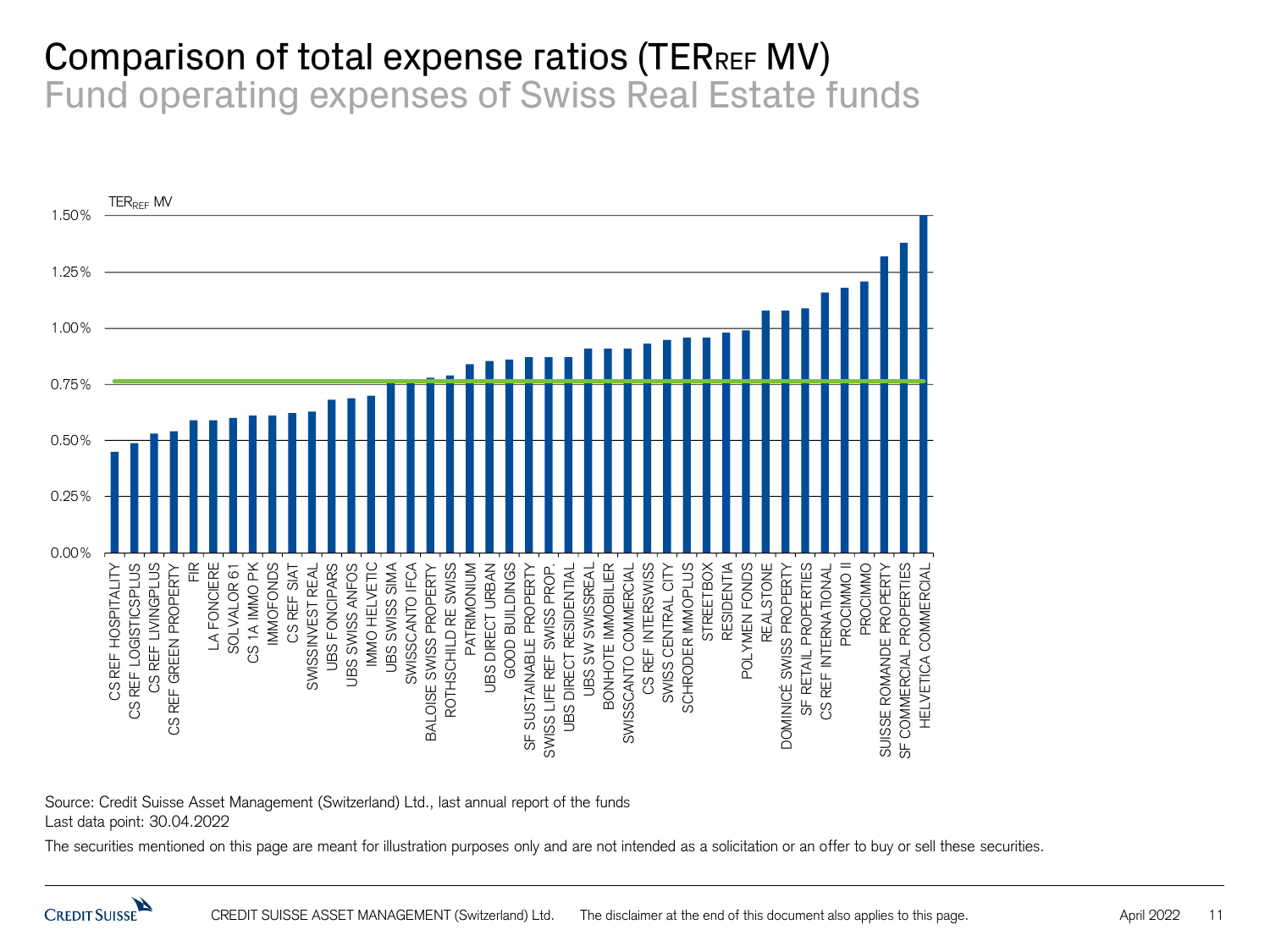#### Third-party borrowings In % of aggregate market value



Sources: Credit Suisse Asset Management (Switzerland) Ltd., last annual report of the funds Last data point: 30.04.2022

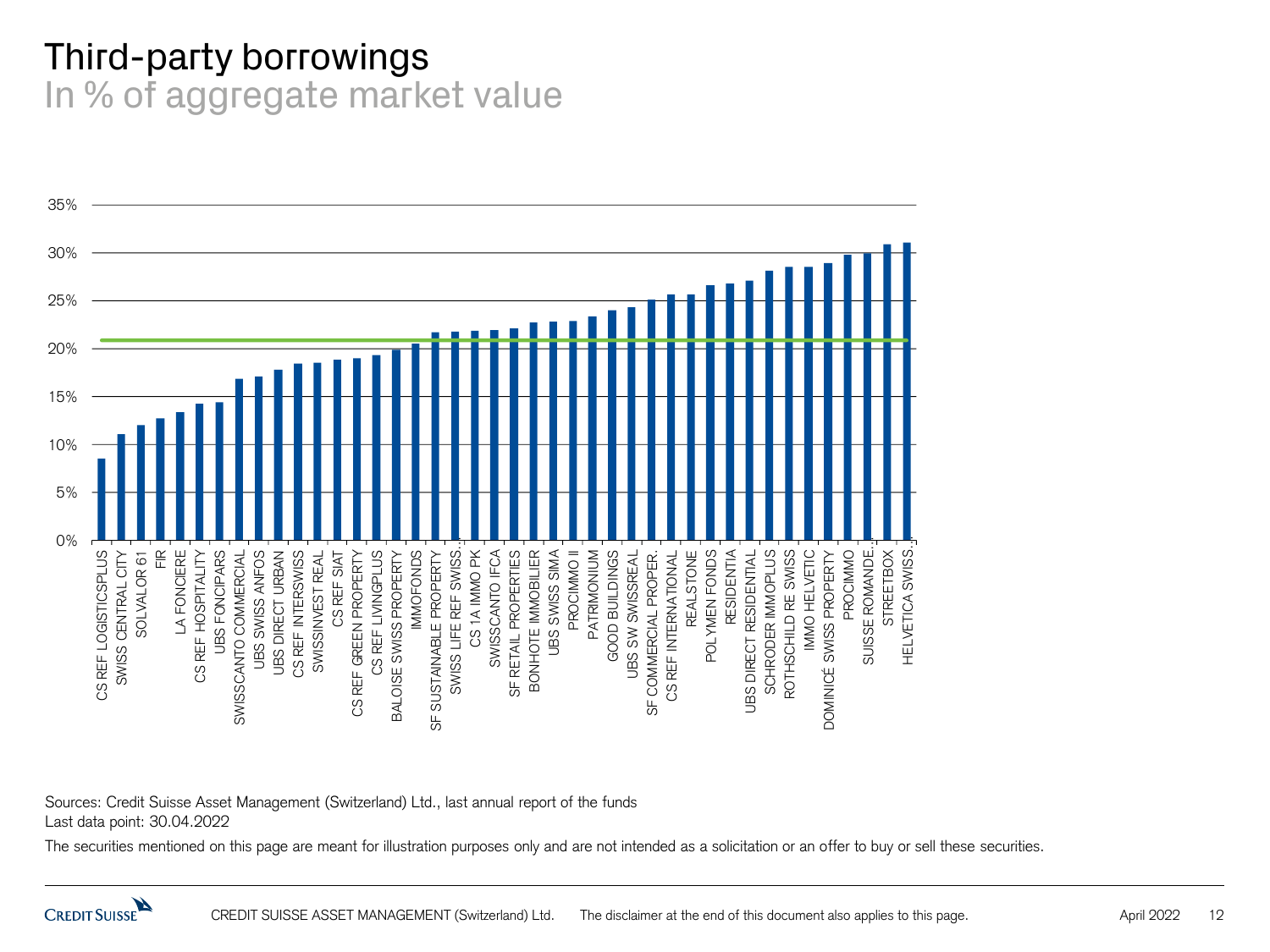#### Swiss Real Estate funds at a glance

| Name                                     | Price           | 52 week |         |            | Performance |         | Vola.   | <b>NAV</b>       | Agio    | Distribution TERREE |       | Turnover               | Total market           | Investment | Property               |
|------------------------------------------|-----------------|---------|---------|------------|-------------|---------|---------|------------------|---------|---------------------|-------|------------------------|------------------------|------------|------------------------|
|                                          |                 | high    | low     | <b>YTD</b> | $-1y$       | $-5v$   | 3 years | per unit         |         | yield (%)           | (MV)  | in mn CHF <sup>4</sup> | capitalization         | focus      | ownership <sup>5</sup> |
|                                          | 30.04.2022      |         |         |            |             | p.a.    | ann.    | $(\text{prov.})$ |         |                     |       |                        | in mn CHF              |            |                        |
| <b>UBS SWISS SIMA</b>                    | 137.10          | 152.50  | 137.10  | $-5.7%$    | $-0.5%$     | 6.9%    | 10.7%   | 100.8            | 36.0%   | 2.4%                | 0.77% | 90.5                   | 9'821.0 Mixed          |            | Indirect               |
| CS 1A IMMO PK 1.3                        | 1420.00 1505.00 |         | 1275.00 | $-2.7%$    | 10.4%       | 2.4%    | 12.5%   | 1262.9           | 12.4%   | 3.2%                | 0.61% | 31.0                   | 4'015.6 Mixed          |            | Direct                 |
| CS REF SIAT                              | 231.20          | 254.75  | 231.20  | $-7.0%$    | $-0.8%$     | 5.4%    | 10.0%   | 159.4            | 45.0%   | 2.2%                | 0.62% | 40.8                   | 3'792.5 Residential    |            | Indirect               |
| CS REF LIVINGPLUS                        | 160.00          | 185.20  | 157.70  | $-10.3%$   | $-7.3%$     | 5.5%    | 12.2%   | 111.1            | 44.1%   | 2.3%                | 0.53% | 41.4                   | 3'336.7 Residential    |            | Direct                 |
| <b>UBS SWISS ANFOS</b>                   | 87.05           | 95.85   | 86.65   | $-6.3%$    | 1.4%        | 7.3%    | 11.1%   | 61.2             | 42.3%   | 2.1%                | 0.69% | 17.9                   | 3'091.4 Residential    |            | Indirect               |
| CS REF GREEN PROPERTY                    | 157.00          | 182.00  | 157.00  | $-9.5%$    | $-5.8%$     | 6.3%    | 13.3%   | 117.2            | 34.0%   | 1.9%                | 0.54% | 40.0                   | 3'082.1 Sustainability |            | Direct                 |
| CS REF INTERNATIONAL 2.3                 | 960.00          | 1135.00 | 955.00  | $-5.3%$    | $-8.0%$     | $-0.3%$ | 10.2%   | 1043.9           | $-8.0%$ | 4.2%                | 1.16% | 24.7                   | 2'935.1 International  |            | Indirect               |
| ROTHSCHILD RE SWISS                      | 168.70          | 179.00  | 155.10  | 1.1%       | 13.6%       | 9.0%    | 11.9%   | 121.1            | 39.4%   | 2.1%                | 0.79% | 28.6                   | 2'319.1 Residential    |            | Direct                 |
| SWISS LIFE REF SWISS PROPERTIES          | 129.70          | 148.00  | 127.10  | 2.9%       | 5.9%        | 0.0%    | 0.0%    | 112.3            | 15.5%   | 2.0%                | 0.87% | 19.3                   | 2'101.1 Mixed          |            | Direct                 |
| <b>IMMOFONDS</b>                         | 589.50          | 636.00  | 551.50  | $-4.5%$    | 9.2%        | 7.9%    | 10.2%   | 365.3            | 61.4%   | 2.3%                | 0.61% | 18.9                   | 2'070.1 Residential    |            | Indirect               |
| <b>UBS FONCIPARS</b>                     | 137.00          | 148.30  | 126.50  | $-2.2%$    | 9.6%        | 10.4%   | 11.4%   | 94.0             | 45.8%   | 1.9%                | 0.68% | 19.8                   | 1'952.4 Residential    |            | Indirect               |
| <b>LA FONCIERE</b>                       | 142.60          | 159.50  | 141.00  | $-5.6%$    | 1.5%        | 7.6%    | 13.5%   | 93.8             | 52.0%   | 1.6%                | 0.59% | 17.7                   | 1'940.5 Residential    |            | Mixte                  |
| <b>REALSTONE</b>                         | 136.30          | 154.40  | 130.20  | $-6.5%$    | $-2.3%$     | 0.6%    | 13.9%   | 127.3            | 7.1%    | 2.7%                | 1.08% | 19.7                   | 1'828.5 Residential    |            | Direct                 |
| SWISSCANTO IFCA                          | 165.80          | 181.00  | 159.70  | $-3.3%$    | 3.5%        | 5.0%    | 11.3%   | 120.7            | 37.4%   | 2.2%                | 0.77% | 18.3                   | 1'746.4 Residential    |            | Indirect               |
| <b>FIR</b>                               | 225.00          | 253.50  | 222.60  | $-5.7%$    | 2.5%        | 6.0%    | 10.3%   | 153.3            | 46.8%   | 1.9%                | 0.59% | 12.1                   | 1'715.2 Residential    |            | Mixte                  |
| <b>SCHRODER IMMOPLUS</b>                 | 159.00          | 178.00  | 152.70  | $-2.8%$    | $-1.9%$     | 4.0%    | 13.4%   | 141.4            | 12.4%   | 3.0%                | 0.96% | 14.9                   | 1'698.2 Commercial     |            | Indirect               |
| <b>CS REF INTERSWISS</b>                 | 177.00          | 222.50  | 177.00  | $-8.9%$    | $-12.2%$    | 1.2%    | 14.1%   | 193.8            | $-8.7%$ | 4.2%                | 0.93% | 17.8                   | 1'590.3 Commercial     |            | Indirect               |
| <b>UBS SW SWISSREAL</b>                  | 64.30           | 82.00   | 64.25   | $-10.6%$   | $-9.5%$     | 2.5%    | 12.6%   | 61.5             | 4.5%    | 4.1%                | 0.91% | 27.9                   | 1'584.3 Commercial     |            | Indirect               |
| SOLVALOR 61                              | 310.50          | 333.50  | 297.00  | $-5.9%$    | 3.0%        | 5.5%    | 11.7%   | 209.0            | 48.6%   | 1.7%                | 0.60% | 20.5                   | 1'572.5 Residential    |            | Mixte                  |
| SF SUSTAINABLE PROPERTY                  | 144.80          | 160.30  | 141.30  | $-1.5%$    | $-2.2%$     | 4.2%    | 11.1%   | 121.0            | 19.6%   | 2.4%                | 0.87% | 14.5                   | 1'218.7 Residential    |            | Direct                 |
| <b>IMMO HELVETIC</b>                     | 229.30          | 251.00  | 225.10  | $-3.3%$    | 3.5%        | 2.5%    | 10.9%   | 177.7            | 29.1%   | 2.9%                | 0.70% | 10.5                   | 1'192.4 Residential    |            | Indirect               |
| BONHOTE IMMOBILIER                       | 155.00          | 167.00  | 155.00  | $-3.7%$    | 1.0%        | 3.3%    | 8.5%    | 122.2            | 26.8%   | 2.1%                | 0.91% | 11.1                   | 1'109.8 Residential    |            | Direct                 |
| SWISSINVEST REAL                         | 205.00          | 228.50  | 205.00  | $-6.4%$    | 0.4%        | 5.5%    | 11.8%   | 154.0            | 33.1%   | 2.2%                | 0.63% | 9.3                    | 1'083.6 Residential    |            | Indirect               |
| <b>PATRIMONIUM</b>                       | 195.00          | 209.90  | 185.50  | $-4.2%$    | 2.0%        | 7.5%    | 13.4%   | 149.3            | 30.6%   | 1.9%                | 0.84% | 11.3                   | 1'050.0 Residential    |            | Direct                 |
| CS REF LOGISTICSPLUS                     | 144.50          | 150.00  | 138.40  | $-3.7%$    | 5.1%        | 10.8%   | 15.8%   | 103.9            | 39.1%   | 2.7%                | 0.49% | 13.2                   | 1'011.5 Logistics      |            | Direct                 |
| <b>PROCIMMO</b>                          | 156.00          | 173.50  | 151.60  | $-7.0%$    | 2.3%        | 1.4%    | 14.7%   | 146.9            | 6.2%    | 3.5%                | 1.21% | 10.8                   | 930.0 Commercial       |            | Direct                 |
| <b>UBS DIRECT RESIDENTIAL</b>            | 18.70           | 21.25   | 17.55   | $-3.1%$    | 4.3%        | 3.7%    | 15.4%   | 14.2             | 31.6%   | 2.2%                | 0.87% | 11.6                   | 868.9 Residential      |            | Direct                 |
| <b>BALOISE SWISS PROPERTY</b>            | 145.70          | 152.50  | 140.00  | $-5.3%$    | n.a.        | n.a.    | n.a.    | 107.8            | 26.3%   | 2.2%                | 0.78% | 5.7                    | 810.5 Residential      |            | Direct                 |
| <b>SF RETAIL PROPERTIES</b>              | 121.90          | 136.00  | 114.00  | $-2.0%$    | $-1.1%$     |         | 13.5%   | 101.3            | 20.3%   | 3.6%                | 1.09% | 3.4                    | 740.5 Commercial       |            | Indirect               |
| CS REF HOSPITALITY                       | 75.40           | 85.40   | 72.50   | $-2.5%$    | $-0.8%$     | 1.2%    | 14.8%   | 76.0             | $-0.8%$ | 3.1%                | 0.45% | 5.8                    | 641.4 Hospitality      |            | Direct                 |
| SWISSCANTO COMMERCIAL                    | 105.10          | 128.00  | 103.70  | $-5.1%$    | $-5.9%$     | 0.4%    | 18.1%   | 100.6            | 4.4%    | 3.9%                | 0.91% | 3.3                    | 546.8 Mixed            |            | Direct                 |
| PROCIMMO <sup>II</sup>                   | 134.10          | 149.00  | 134.50  | 5.9%       | 0.0%        |         |         | 120.8            | 11.0%   | 3.9%                | 1.18% | 5.1                    | 529.7 Commercial       |            | Direct                 |
| <b>UBS DIRECT URBAN</b>                  | 13.60           | 15.95   | 13.10   | $-0.4%$    | 0.4%        | 0.0%    | 13.2%   | 11.7             | 16.2%   | 2.4%                | 0.85% | 6.2                    | 489.5 Mixed            |            | Direct                 |
| <b>HELVETICA SWISS COMMERCIAL</b>        | 112.00          | 123.20  | 108.00  | 6.7%       | 8.3%        | 0.0%    | 0.0%    | 112.5            | $-0.5%$ | 4.7%                | 1.52% | 3.0                    | 486.4 Commercial       |            | Indirect               |
| SWISS CENTRAL CITY                       | 119.20          | 124.00  | 119.90  | n.a.       | n.a.        |         | 0.0%    | 108.0            | 10.4%   | 1.8%                | 0.95% | 7.2                    | 453.2 Residential      |            | Direct                 |
| POLYMEN FONDS                            | 164.00          | 172.90  | 153.40  | 1.2%       | 5.8%        | 4.3%    | 12.1%   | 135.0            | 21.5%   | 1.9%                | 0.99% | 2.5                    | 428.1 Residential      |            | Direct                 |
| <b>DOMINICÉ SWISS PROPERTY</b>           | 132.00          | 130.80  | 115.00  | 1.1%       | 8.5%        |         |         | 120.2            | 9.9%    | 2.3%                | 1.08% | 3.9                    | 396.0 Residential      |            | Direct                 |
| <b>GOOD BUILDINGS</b>                    | 143.00          | 148.80  | 133.00  | 0.6%       | 9.2%        |         |         | 114.2            | 25.2%   | 2.8%                | 0.86% | 4.1                    | 314.6 Residential      |            | Direct                 |
| SUISSE ROMANDE PROPERTY                  | 115.00          | 118.40  | 105.00  | 6.3%       | $-0.4%$     |         | 16.4%   | 118.7            | $-3.1%$ | 2.1%                | 1.32% | 1.9                    | 308.6 Residential      |            | Direct                 |
| <b>STREETBOX</b>                         | 515.00          | 560.00  | 483.00  | $-1.4%$    | $-5.7%$     | 2.2%    | 18.1%   | 321.0            | 60.4%   | 2.9%                | 0.96% | 2.2                    | 221.2 self storage     |            | Direct                 |
| SF COMMERCIAL PROPERTIES                 | 89.45           | 102.50  | 85.10   | 2.4%       | $-6.4%$     |         | 12.4%   | 95.2             | $-6.1%$ | 4.8%                | 1.38% | 1.3                    | 214.7 Commercial       |            | Indirect               |
| <b>RESIDENTIA</b>                        | 106.00          | 118.50  | 106.00  | $-7.7%$    | $-4.4%$     | $-2.0%$ | 9.5%    | 114.5            | $-7.4%$ | 2.3%                | 0.98% | 2.9                    | 169.6 Residential      |            | Direct                 |
| SXI REAL ESTATE FUNDS BROAD <sup>3</sup> |                 |         |         | $-5.2%$    | 0.3%        | 5.3%    | 9.4%    |                  | 31.7%   | 2.4%                | 0.76% | 590.9                  | 60'458.1               |            |                        |

Sources: Credit Suisse Asset Management (Switzerland) Ltd., Datastream, last annual or semi-annual report of the funds Last data point: 30.04.2022

<sup>1</sup> CS 1a Immo PK is restricted to tax-exempt domestic occupational benefit institutions and tax-exempt domestic social insurance institutions and compensation funds.

<sup>2</sup> CS REF International is restricted to qualified investors as defined in art. 10, para. 3 CISA in accordance with art. 6, para. 1 CISO.

<sup>3</sup> CS REF International and CS 1a Immo PK are no constituents of the SXI Real Estate Funds Broad TR index

 $4$  Monthly turnover – average of the last 12 months.

<sup>5</sup> Taxation of Swiss real estate funds differs depending on whether a fund holds it properties in direct ownership or indirectly via real estate companies (affiliates of the fund). Historical performance indications and financial market scenarios are no reliable indicators of future performance. The performance data do not take into account the commissions and costs incurred on the issue and redemption of fund units. The securities mentioned on this page are meant for illustration purposes only and are not intended as a solicitation or an offer to buy or sell these securities. The securities mentioned on this page are meant for illustration purposes only and are not intended as a solicitation or an offer to buy or sell these securities.

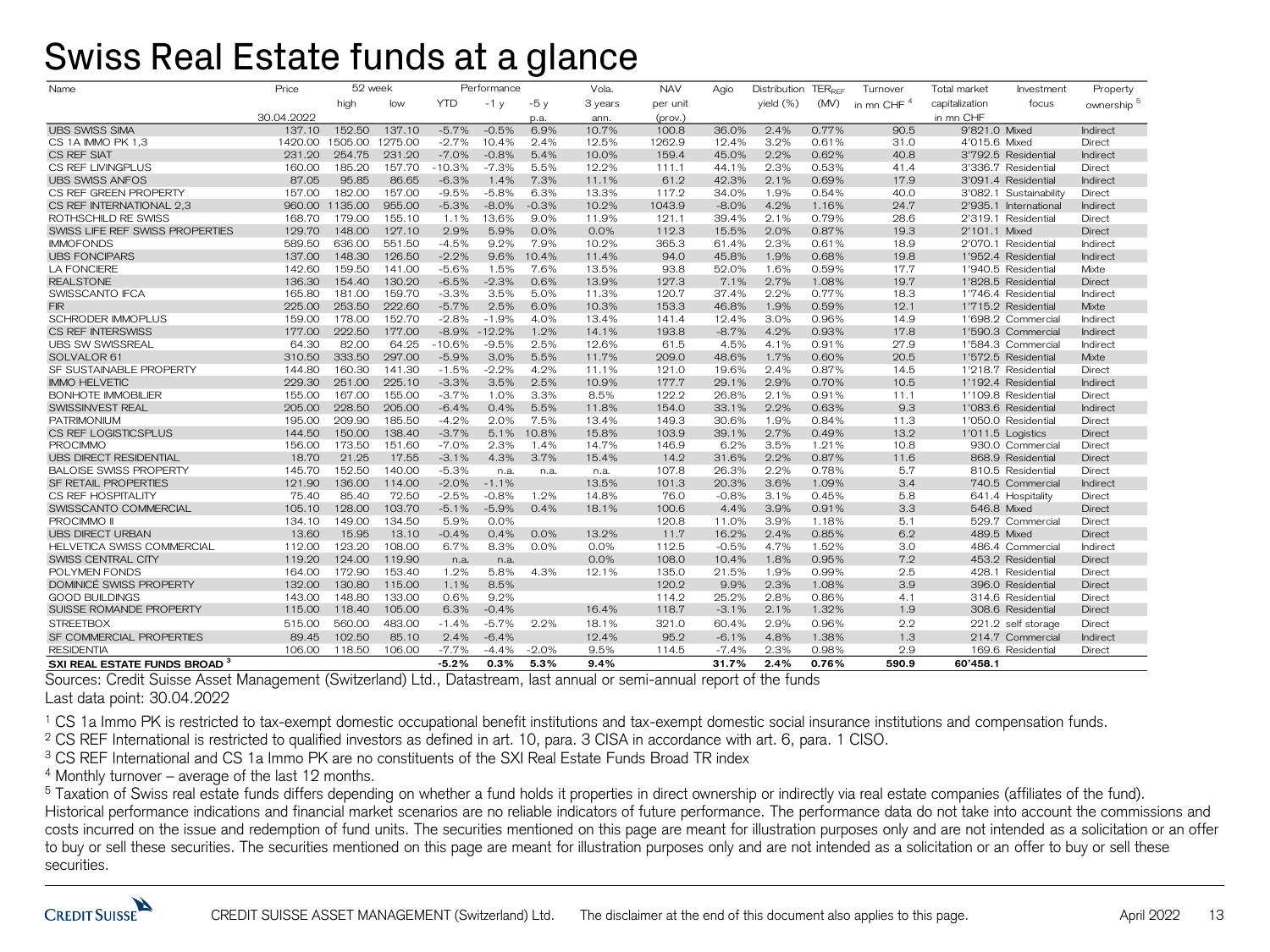#### Premium/discount of Real Estate investment companies Average premium: 20.4%



Sources: Credit Suisse Asset Management (Switzerland) Ltd., Datastream, last annual and semi-annual reports of the companies Last data point: 30.04.2022

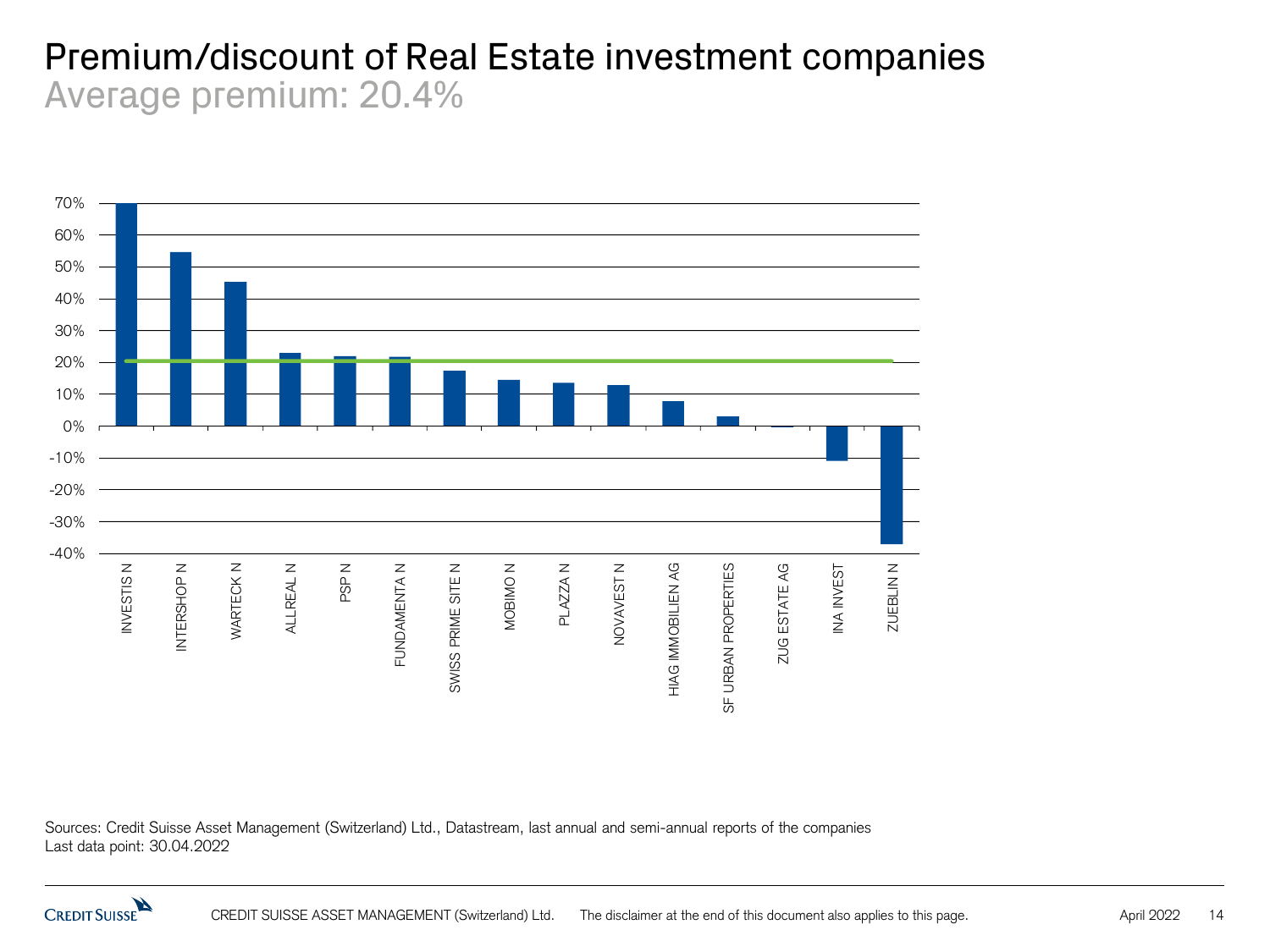## Historical development of Premiums and Agios

Swiss Real Estate investment companies vs. Real Estate funds



Sources: Credit Suisse Asset Management (Switzerland) Ltd., Datastream, last annual and semi-annual reports of the companies Last data point: 30.04.2022

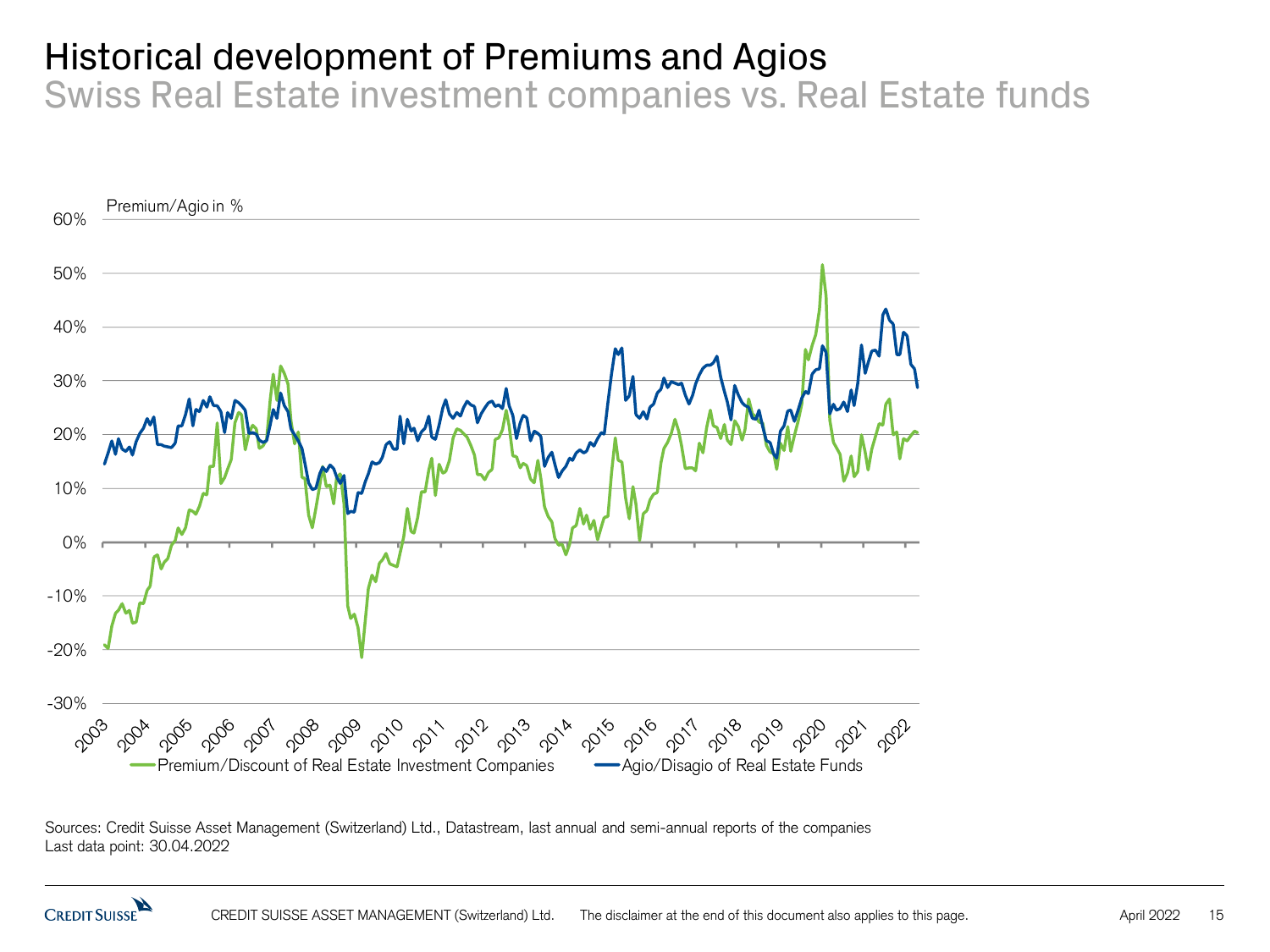#### Distribution yield of Real Estate investment companies Distribution per share compared to the share price



Source: Credit Suisse Asset Management (Switzerland) Ltd., Datastream, last annual and semi-annual reports of the companies Last data point: 30.04.2022

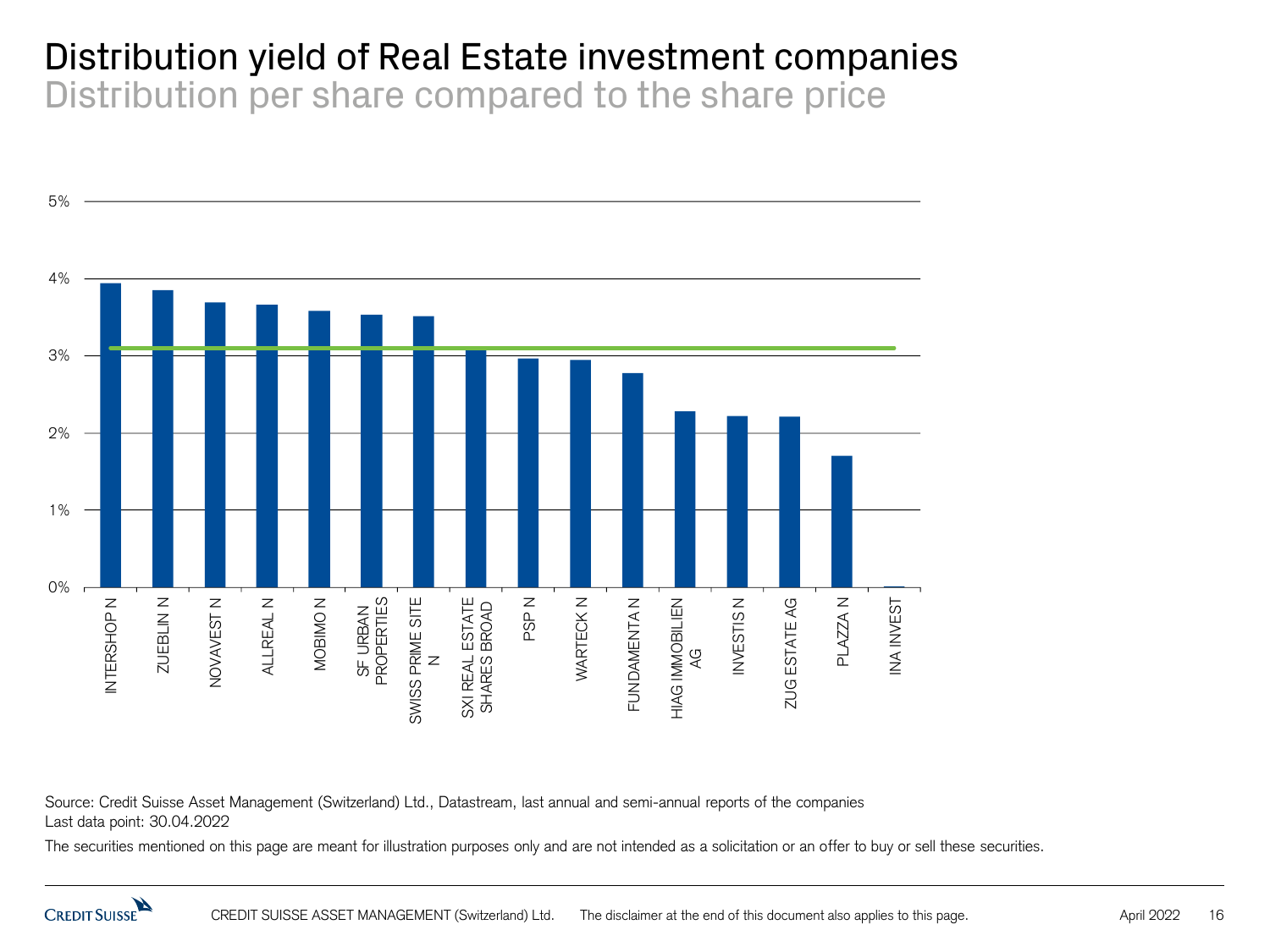## Swiss Real Estate investment companies at a glance

| Name                         | Price      | 52 week |                 | Performance |         |         | Vola. | <b>NAV</b>        | Premium  | Distribution | Turnover | Market capi-    |
|------------------------------|------------|---------|-----------------|-------------|---------|---------|-------|-------------------|----------|--------------|----------|-----------------|
|                              |            | high    | low             | YTD         | $-1v$   | $-5y$   |       | 3 years per share |          | yield (%)    | mn CHF   | talization (FF) |
|                              | 30.04.2022 |         |                 |             |         | p.a.    | ann.  | (prov.)           |          |              |          | mn CHF          |
| SWISS PRIME SITE N           | 95.50      | 99.30   | 87.05           | 8.5%        | 9.6%    | 6.0%    | 17.5% | 81.36             | 17.4%    | 3.5%         | 228.1    | 7'326.6         |
| PSP <sub>N</sub>             | 123.20     | 126.20  | 105.80          | 11.7%       | 12.8%   | 10.2%   | 18.2% | 100.90            | 22.1%    | 3.0%         | 198.0    | 5'650.9         |
| <b>ALLREAL N</b>             | 184.40     | 208.50  | 179.80          | $-5.5%$     | 3.3%    | 5.3%    | 14.1% | 150.10            | 22.9%    | 3.7%         | 92.7     | 2'860.8         |
| MOBIMO <sub>N</sub>          | 279.50     | 334.00  | 275.00          | $-4.2\%$    | 4.1%    | 4.9%    | 12.6% | 244.07            | 14.5%    | 3.6%         | 58.2     | 2'029.6         |
| <b>INTERSHOP I</b>           | 634.00     | 660.00  | 568.00          | 7.7%        | 7.9%    | 10.5%   | 18.1% | 409.73            | 54.7%    | 3.9%         | 12.3     | 692.0           |
| ZUG ESTATE AG                | 1990.00    | 2070.00 | 1940.00         | 2.4%        | 2.1%    | 4.5%    | 14.8% | 1996.73           | $-0.3%$  | 2.2%         | 5.3      | 601.5           |
| <b>FUNDAMENTA</b>            | 19.80      | 20.20   | 18.80           | 4.6%        | 2.8%    |         |       | 16.28             | 21.6%    | 2.8%         | 3.9      | 595.2           |
| PLAZZA N                     | 352.00     | 357.00  | 318.00          | 6.5%        | 1.8%    |         | 7.0%  | 309.62            | 13.7%    | 1.7%         | 3.5      | 514.7           |
| <b>WARTECK N</b>             | 2380.00    |         | 2470.00 2350.00 | 0.4%        | 2.5%    | 8.6%    | 7.6%  | 1637.33           | 45.4%    | 2.9%         | 3.9      | 398.6           |
| NOVAVEST N                   | 47.40      | 48.90   | 44.60           | l.9%        | 2.0%    |         |       | 42.01             | 12.8%    | 3.7%         | 3.2      | 365.5           |
| <b>HIAG IMMOBILIEN AG</b>    | 101.00     | 110.50  | 92.20           | 6.3%        | $-4.7%$ | $-2.3%$ | 19.9% | 93.67             | 7.8%     | 2.3%         | 6.6      | 484.9           |
| <b>INVESTIS</b>              | 112.50     | 14.50   | 96.60           | 7.7%        | 16.2%   |         | 11.8% | 64.80             | 73.6%    | 2.2%         | 6.1      | 326.4           |
| SF URBAN PROPERTIES          | 102.00     | 107.00  | 97.00           | 4.4%        | 5.5%    | 4.7%    | 13.6% | 98.96             | 3.1%     | 3.5%         | 1.2      | 278.4           |
| INA INVEST N                 | 19.55      | 19.60   | 18.10           | 4.5%        | 2.9%    |         |       | 21.91             | $-10.8%$ | 0.0%         | 2.0      | 96.8            |
| <b>ZUEBLIN N</b>             | 26.00      | 29.80   | 25.00           | 0.0%        | 0.0%    | 5.9%    | 20.9% | 41.30             | $-37.1%$ | 3.8%         | 0.4      | 45.0            |
| SXI REAL ESTATE SHARES BROAD |            |         |                 | 5.3%        | 8.1%    | $6.9\%$ | 13.8% |                   | 20.4%    | 3.1%         | 625.3    | 22'267.1        |

Source: Credit Suisse Asset Management (Switzerland) Ltd., Datastream, last annual and semi-annual reports of the companies Last data point: 30.04.2022

 $1$  Monthly turnover – average of the last 12 months

The securities mentioned on this page are meant for illustration purposes only and are not intended as a solicitation or an offer to buy or sell these securities. Historical performance indications and financial market scenarios are not reliable indicators of future performance.

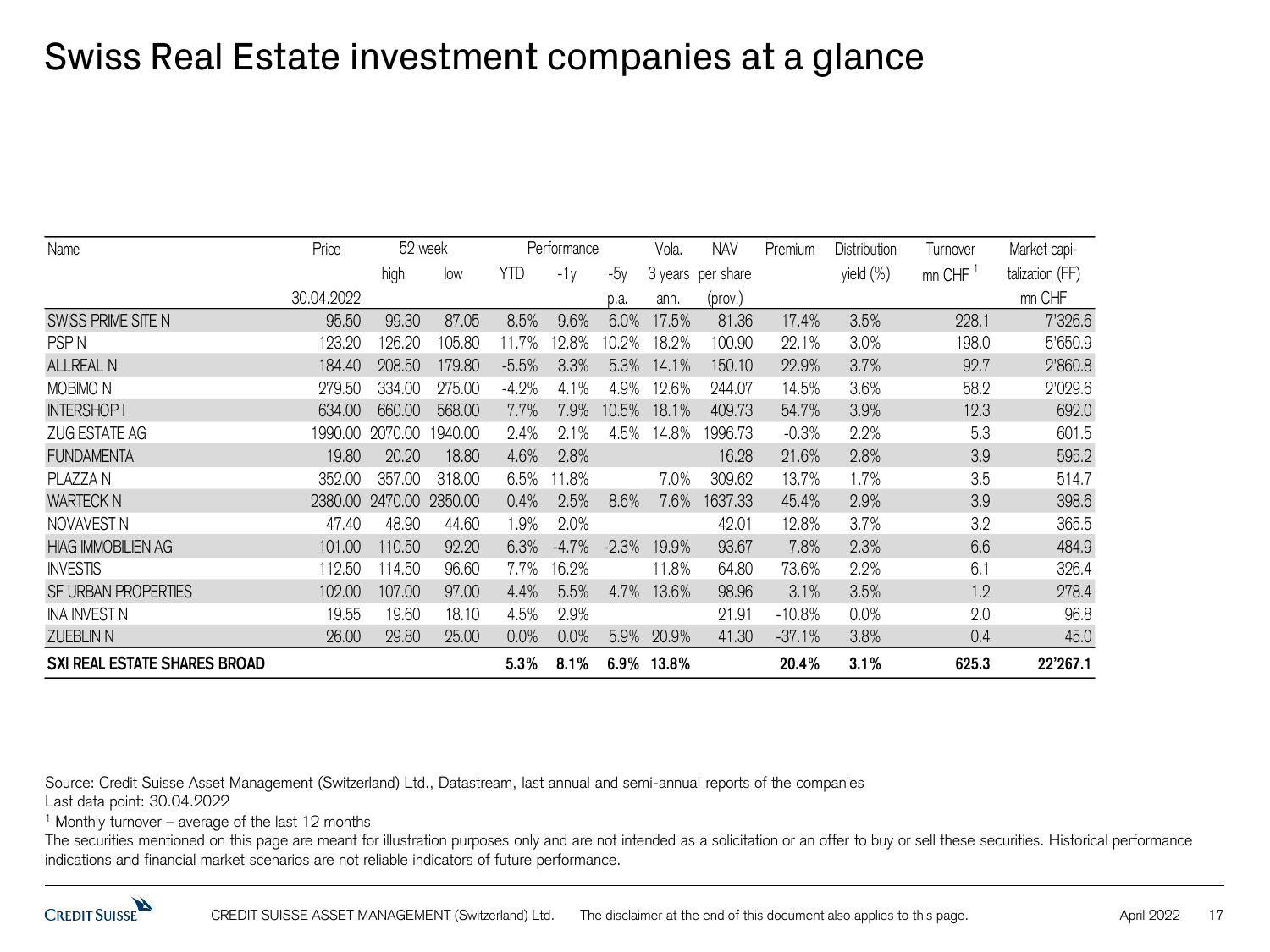#### Global Real Estate Your contact partner



**Real Estate Strategies & Advisory Ulrich Braun** Managing Director

ulrich.braun@credit-suisse.com Phone +41 44 332 58 08<sup>1</sup>



#### **Real Estate Strategies & Advisory**

**Christian Braun, CIIA Director** 

christian.braun@credit-suisse.com Phone +41 44 333 44 00<sup>1</sup>



#### **Real Estate Strategies & Advisory Carolina Bocchini Director**

carolina.bocchini@credit-suisse.com Phone +41 44 333 75 671

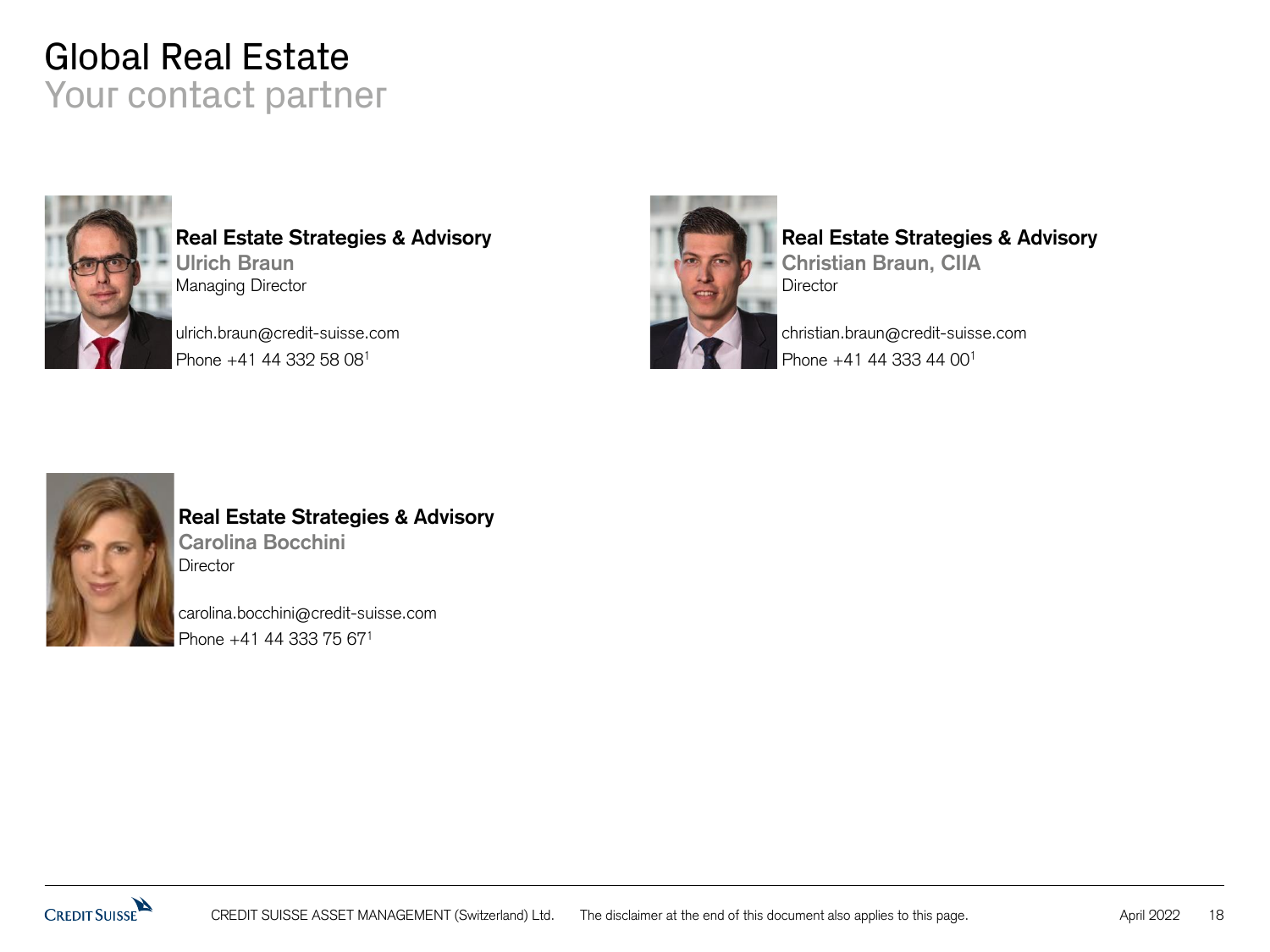#### Disclaimer

"This material constitutes marketing material of Credit Suisse Group AG and/or its affiliates (hereafter "CS").

This material does not constitute or form part of an offer or invitation to issue or sell, or of a solicitation of an offer to subscribe or buy, any securities or other financial instruments, or enter into any other financial transaction, nor does it constitute an inducement or incitement to participate in any product, offering or investment.

Nothing in this material constitutes investment research or investment advice and may not be relied upon. It is not tailored to your individual circumstances, or otherwise constitutes a personal recommendation.

The information and views expressed herein are those of CS at the time of writing and are subject to change at any time without notice. They are derived from sources believed to be reliable. CS provides no guarantee with regard to the content and completeness of the information and where legally possible does not accept any liability for losses that might arise from making use of the information. If nothing is indicated to the contrary, all figures are unaudited. The information provided herein is for the exclusive use of the recipient.

The information provided in this material may change after the date of this material without notice and CS has no obligation to update the information.

This material may contain information that is licensed and/or protected under intellectual property rights of the licensors and property right holders. Nothing in this material shall be construed to impose any liability on the licensors or property right holders. Unauthorised copying of the information of the licensors or property right holders is strictly prohibited.

The full offering documentation including, the prospectus or offering memorandum, the key investor information document (KIID), the basic information document (Basisinformationsblatt) for Swiss products, the fund rules, as well as the annual and bi-annual reports ("Full offering documentation"), as the case may be, may be obtained free of charge in the languages listed below from the legal entity/entities indicated below or where available via FundSearch (am-credit-suisse/fundsearch).

Information on your local distributors, representatives, information agent, paying agent, if any, and your local contacts in respect of the investment product(s) can be found below.

The only legally binding terms of any investment product described in this material, including risk considerations, objectives, charges and expenses are set forth in the prospectus, offering memorandum, subscription documents, fund contract and/or any other fund governing documents.

For a full description of the features of the products mentioned in this material as well as a full description of the opportunities, risks, and costs associated with the respective products, please refer to the relevant underlying securities prospectuses, sales prospectuses, or other additional product documents, which we will be pleased to provide to you at any time upon request.

This material may not be forwarded or distributed to any other person and may not be reproduced. Any forwarding, distribution or reproduction is unauthorized and may result in a violation of the U.S. Securities Act of 1933, as amended (the "Securities Act"). The securities referred to herein have not been, and will not be, registered under the Securities Act, or the securities laws of any states of the United States and, subject to certain exceptions, the securities may not be offered, pledged, sold or otherwise transferred within the United States or to, or for the benefit or account of, U.S. persons. In addition, there may be conflicts of interest with regard to the investment.

In connection with the provision of services, Credit Suisse AG and/or its affiliates may pay third parties or receive from third parties, as part of their fee or otherwise, a one-time or recurring fee (e.g., issuing commissions, placement commissions or trailer fees).

Prospective investors should independently and carefully assess (with their tax, legal and financial advisers) the specific risks described in available materials, and applicable legal, regulatory, credit, tax and accounting consequences prior to making any investment decision.

The alternative investment fund manager or the management company, as applicable, may decide to terminate local arrangements for the marketing of the shares/units of a fund, including terminating registrations or notifications with the local supervisory authority.

Copyright © 2022 CREDIT SUISSE GROUP AG and/or its affiliates. All rights reserved.